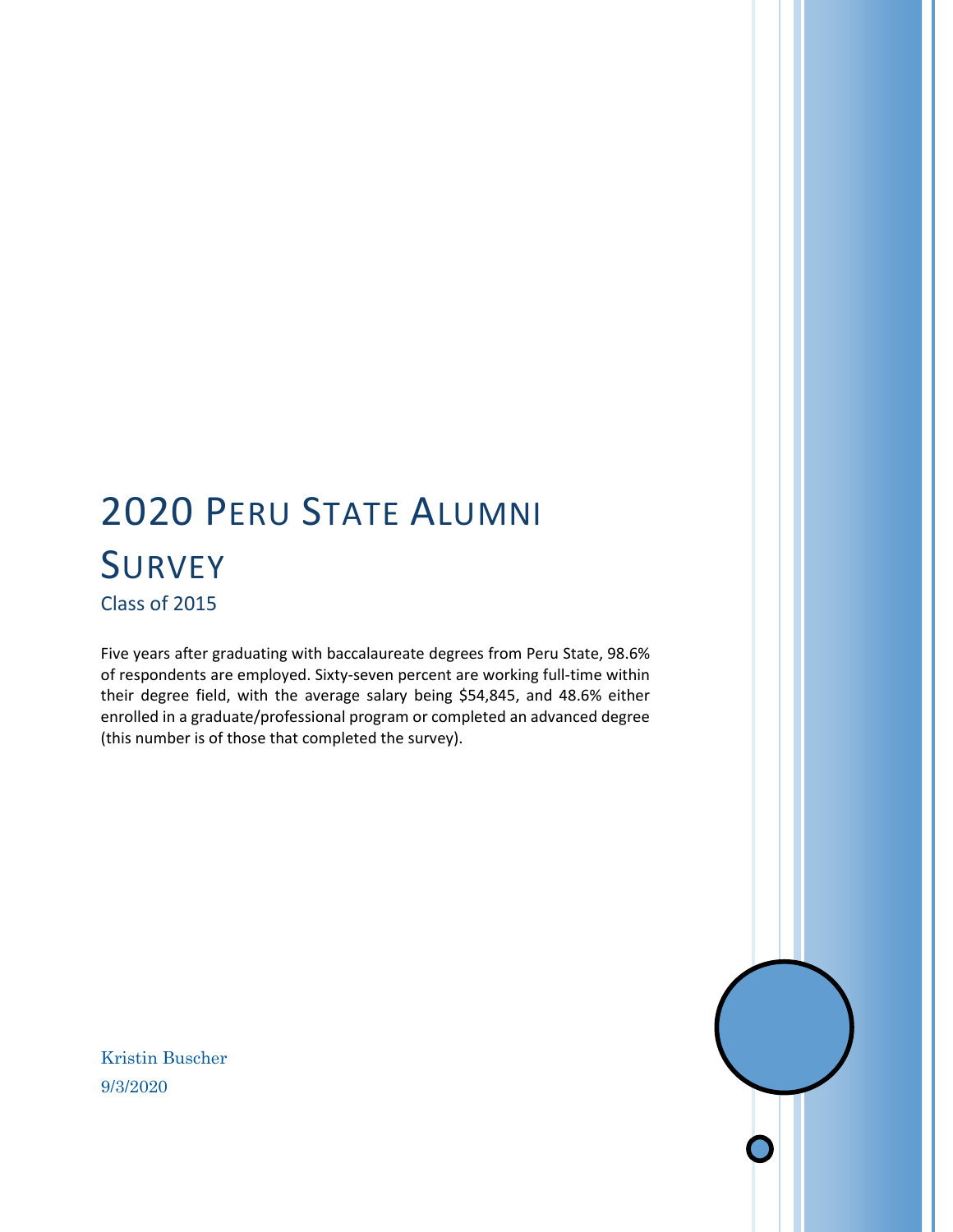# Contents

| When comparing the on-campus students to the online students, there are significant differences related to<br>the questions about having at least one professor making them excited about learning and having a mentor |    |
|------------------------------------------------------------------------------------------------------------------------------------------------------------------------------------------------------------------------|----|
|                                                                                                                                                                                                                        |    |
|                                                                                                                                                                                                                        |    |
|                                                                                                                                                                                                                        |    |
|                                                                                                                                                                                                                        |    |
|                                                                                                                                                                                                                        |    |
|                                                                                                                                                                                                                        |    |
|                                                                                                                                                                                                                        |    |
|                                                                                                                                                                                                                        |    |
|                                                                                                                                                                                                                        |    |
|                                                                                                                                                                                                                        |    |
|                                                                                                                                                                                                                        |    |
|                                                                                                                                                                                                                        |    |
| ED.                                                                                                                                                                                                                    | .8 |
|                                                                                                                                                                                                                        |    |
|                                                                                                                                                                                                                        |    |
|                                                                                                                                                                                                                        |    |
|                                                                                                                                                                                                                        |    |
|                                                                                                                                                                                                                        |    |
|                                                                                                                                                                                                                        |    |
|                                                                                                                                                                                                                        |    |
|                                                                                                                                                                                                                        |    |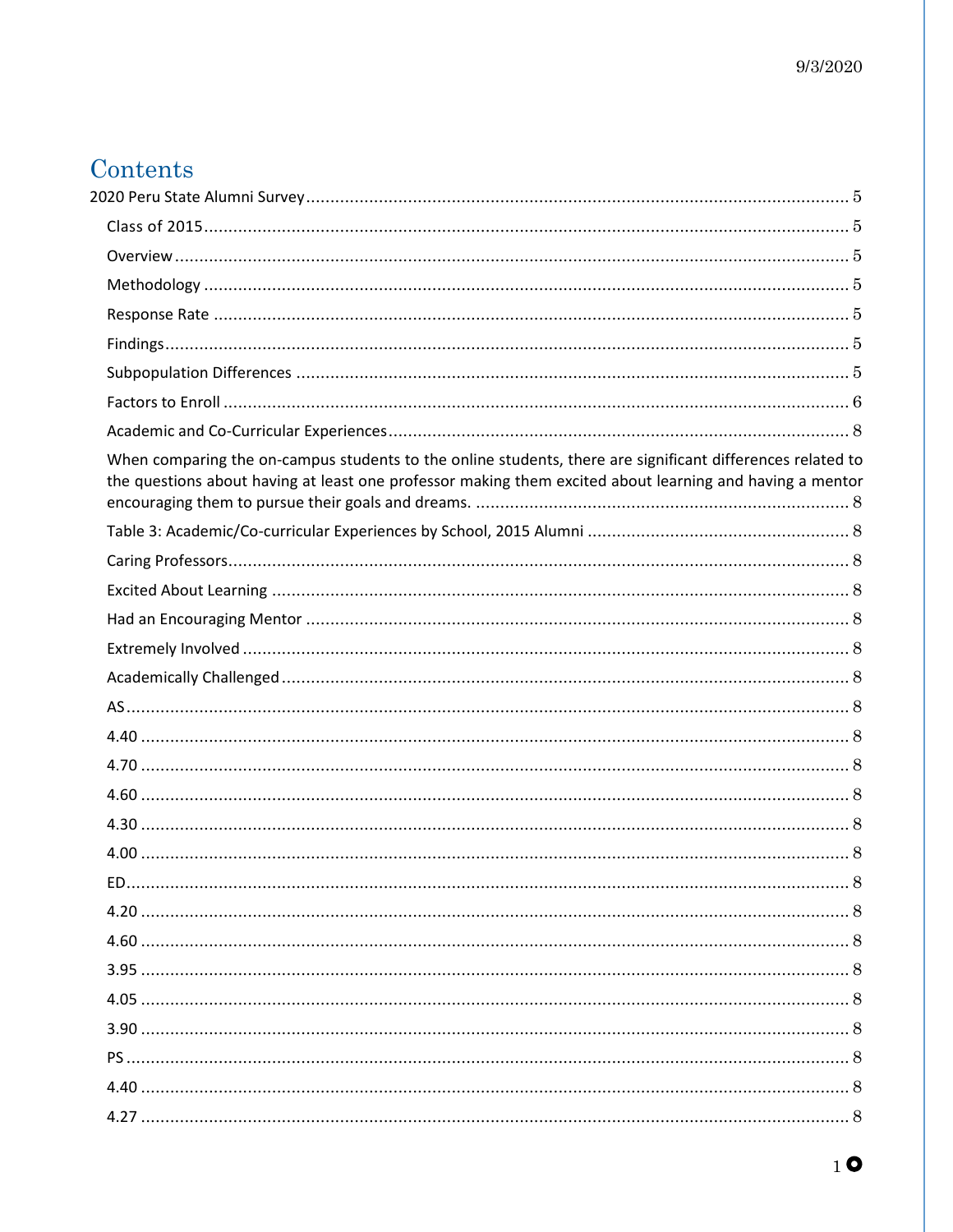| Table 4: Academic/Co-curricular Experiences by School, 2015 Professional Studies Alumni (Modality)  8 |  |
|-------------------------------------------------------------------------------------------------------|--|
|                                                                                                       |  |
|                                                                                                       |  |
|                                                                                                       |  |
|                                                                                                       |  |
|                                                                                                       |  |
|                                                                                                       |  |
|                                                                                                       |  |
|                                                                                                       |  |
|                                                                                                       |  |
|                                                                                                       |  |
|                                                                                                       |  |
|                                                                                                       |  |
|                                                                                                       |  |
|                                                                                                       |  |
|                                                                                                       |  |
|                                                                                                       |  |
|                                                                                                       |  |
|                                                                                                       |  |
|                                                                                                       |  |
|                                                                                                       |  |
|                                                                                                       |  |
|                                                                                                       |  |
|                                                                                                       |  |
|                                                                                                       |  |
|                                                                                                       |  |
|                                                                                                       |  |
|                                                                                                       |  |
|                                                                                                       |  |
|                                                                                                       |  |
|                                                                                                       |  |
|                                                                                                       |  |
|                                                                                                       |  |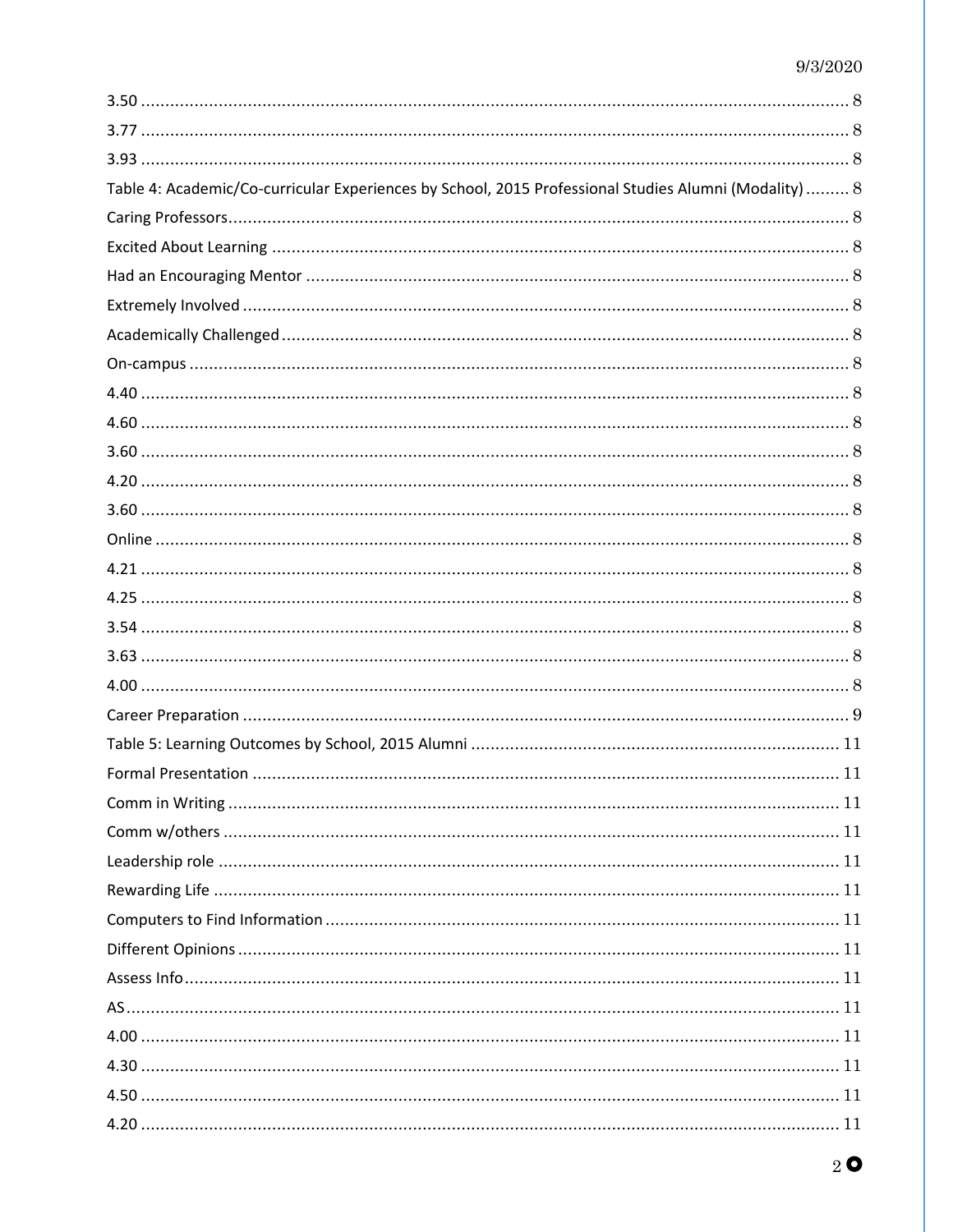| Chart 8 showcases how well alumni felt certain experiences at Peru State college prepared them for their |
|----------------------------------------------------------------------------------------------------------|

Chart 8 showcases how well alumni felt certain experiences at Peru State college prepared them for their career. It is evident that both coursework and internships had the biggest impact on career preparation for both the class of 2014 and class of 2015. There were some differences between how the alumni from these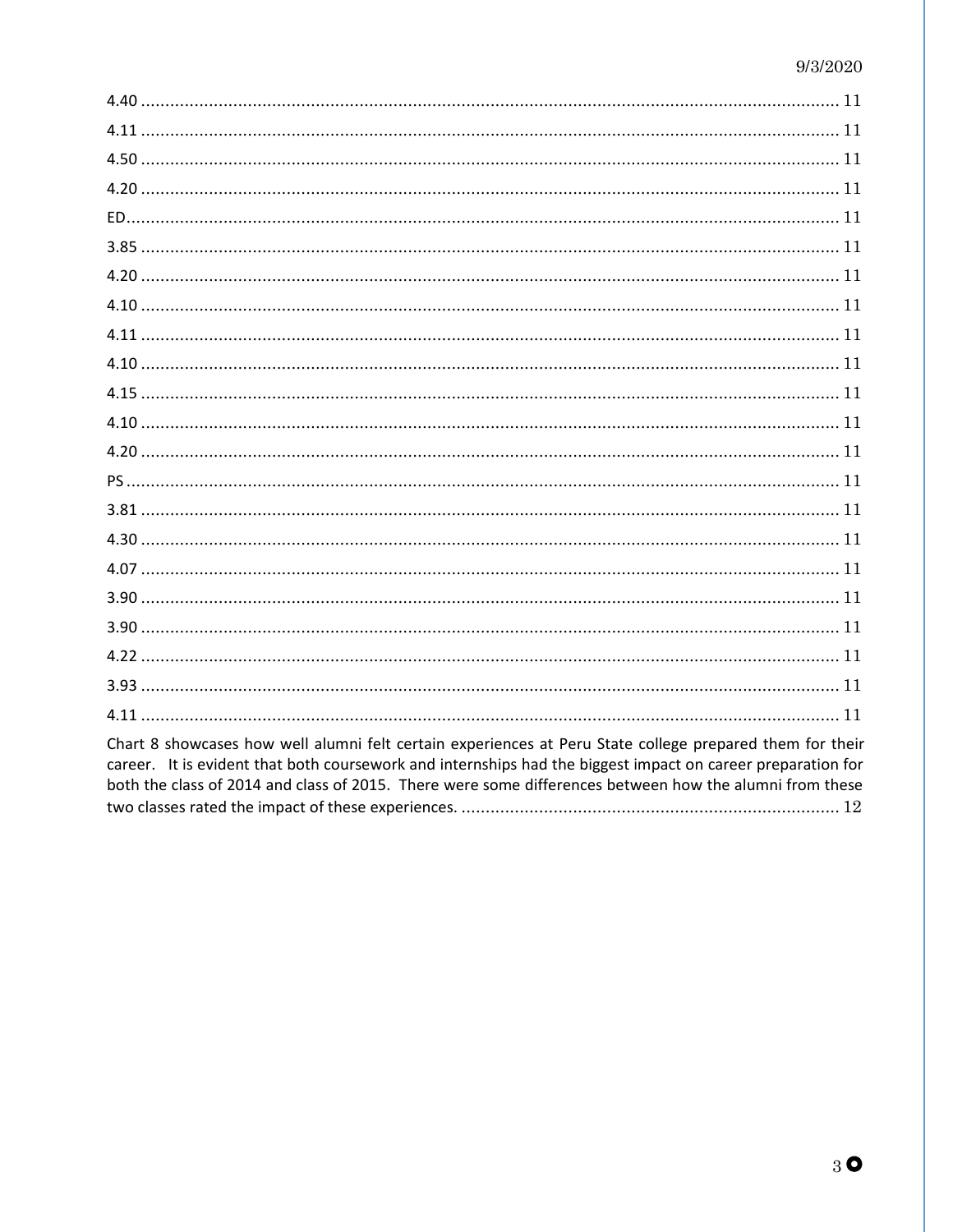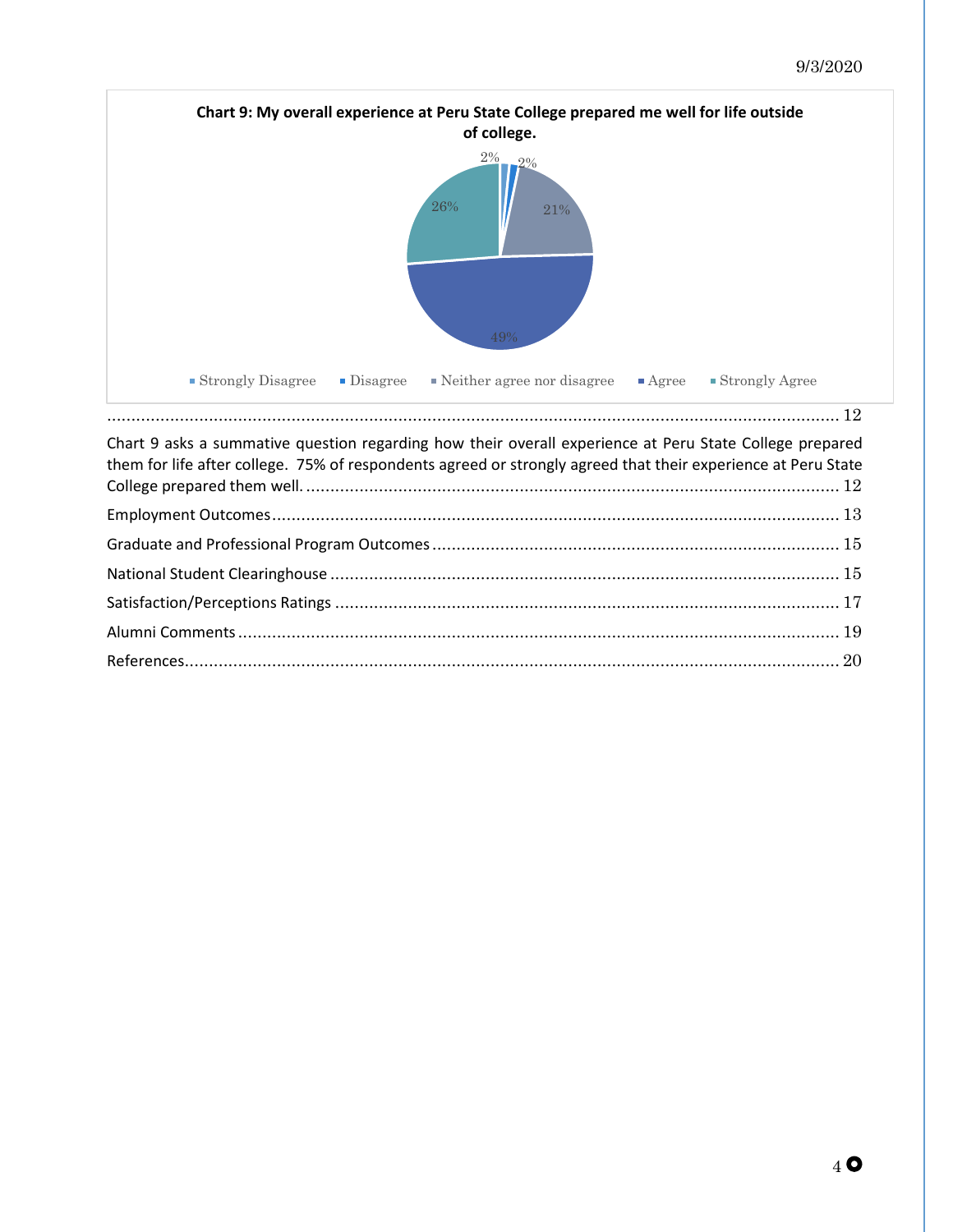# <span id="page-5-0"></span>2020 PERU STATE ALUMNI SURVEY

<span id="page-5-1"></span>Class of 2015

## <span id="page-5-2"></span>Overview

This is the seventh year that this alumni survey has been administered, which was internally developed to assess employment, their experiences at Peru State, and to help measure learning outcomes five years post-graduation; prior to 2013, the ACT Alumni survey was utilized. The development of the survey was accomplished through a collaborative effort involving the assessment committee, the prior Vice President of Academic Affairs, and the prior Director of Assessment, Research, and Retention.

# <span id="page-5-3"></span>Methodology

The questionnaire was constructed in-house using SurveyMonkey. PeopleSoft queries were run against the Peru State student information system to identify 255 members of the Class of 2015 and pulled all available email and postal addresses. Over a period of four weeks, three separate invitations to participate in the survey were distributed. An email invitation was sent with a link to the online survey and then they received two reminder emails encouraging them to participate. All communications were spread out over the four weeks. In an effort to increase response rates, any alumni that completed were entered into a drawing to win one of 25 PSC alumni t-shirts.

## <span id="page-5-4"></span>Response Rate

Sixty-two responses were received, representing a 24% response rate, which is a 4% decrease compared to last year, but higher compared to 2017 and 2016 (2017 – 21.4%; 2016 – 13.9%).

## <span id="page-5-5"></span>Findings

### <span id="page-5-6"></span>Subpopulation Differences

Information on respondents' characteristics as undergraduate students at Peru State was collected to identify differences in perspectives among various subpopulations of students. Percentages do not add up to 100% because some respondents did not answer the question. Table 1 shows the demographics of the alumni and Table 2 identifies certain educational characteristics, found on the next page:

| Table 1: PSC Survey Respondent Demographics, 2015 Alumni |       |
|----------------------------------------------------------|-------|
| Female                                                   | 66.1% |
| Male                                                     | 27.4% |
| Under 35 years of age                                    | 56.5% |
| Alumni of Color                                          | 14.5% |
| White                                                    | 74.2% |
| First-generation                                         | 71.0% |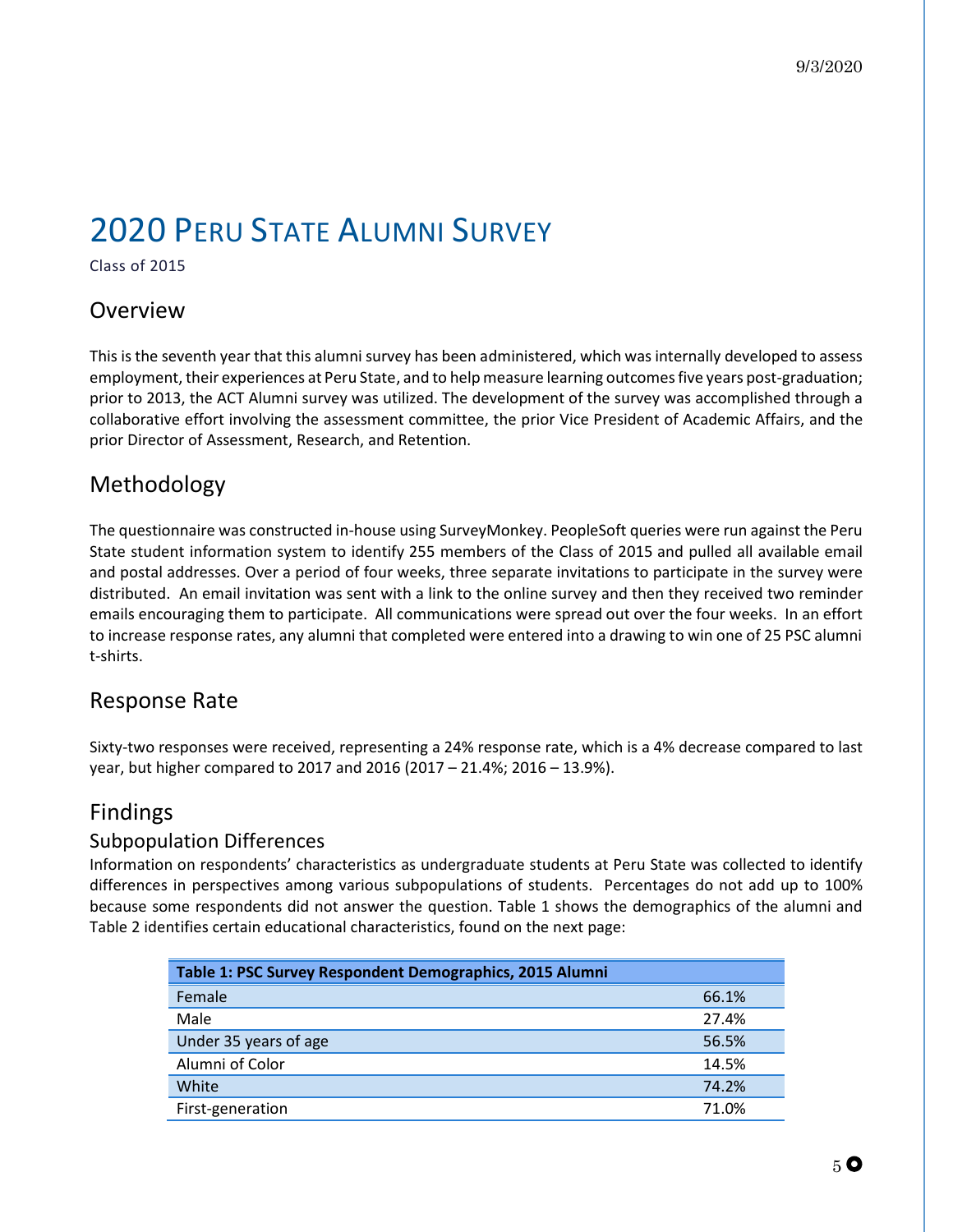| Table 2: PSC Survey Respondent Educational Characteristics, 2015 Alumni |       |  |  |
|-------------------------------------------------------------------------|-------|--|--|
| On-campus only                                                          | 12.9% |  |  |
| Mostly on campus                                                        | 35.5% |  |  |
| Mostly online                                                           | 9.7%  |  |  |
| Online only                                                             | 40.3% |  |  |
| Traditional (attended directly after graduating HS)                     | 33.9% |  |  |
| Non-traditional (No college credit & waited at least 1 year)            | 16.1% |  |  |
| <b>Transfer Student</b>                                                 | 50.0% |  |  |
| Identified Peru as college of top choice                                | 50.0% |  |  |

## <span id="page-6-0"></span>Factors to Enroll

Cost, types of programs available, and academic reputation were the top reasons cited for choosing Peru State. Even though the top reasons are consistent to past years, the 2015 alumni rated these factors higher than past alumni did. Overall ratings are shown in Chart 1 below:



In comparing to last year, respondents rated all factors lower, but still consider Cost, Programs, and Academic Reputation as the top three, same as previous years. The national trend is very similar and in fact the top two factors are financial aid and academic reputation and they have stayed consistent over time. (Ruffalo Noel Levitz, 2019).

When disaggregating by freshman versus transfer students, they all agree on the same top two reasons for choosing Peru State College (Programs and Cost), but their third top reasons were different; transfers was academic reputation and freshman was size followed closely by scholarships. Location and atmosphere were much more important to the freshman than transfer students were, but that could be because 60% of the transfer students took mainly online courses versus 13% of freshman. This can all be seen in Chart 2 on page 4.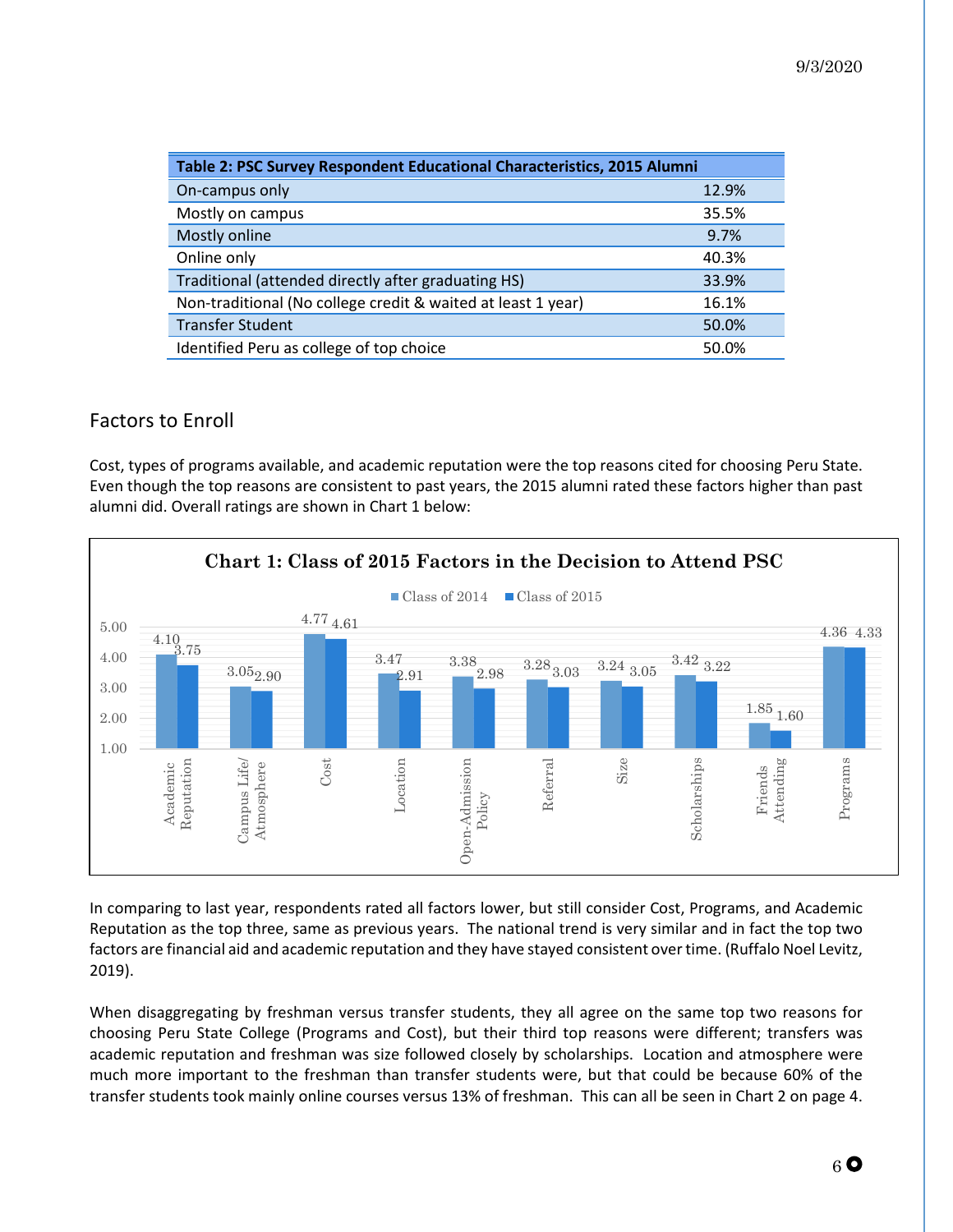

When disaggregating by those who took majority of their classes online versus on-campus, the top two reasons are the same which are cost and program, but their third choices are different. The freshmen rated scholarships as the third highest factor in their decision to attend PSC and the transfers rated academic reputation as the third highest (freshman also rated academic reputation high). It is not surprising that the freshman rated scholarships higher than the transfer students because the freshman have more options for scholarships.

In spring of 2018 and 2020, we administered the Ruffalo Noel Levitz student satisfaction surveys to both oncampus and online students, and they were asked about the factors that influenced their decision to enroll. The online students ranked convenience, work schedule, and cost as the top three factors. The on-campus students ranked cost, financial aid, and academic reputation as the top three factors (Ruffalo Noel Levitz, 2020). Cost continues to be the top reason that our current students and alumni decided to participate, followed by the programs. The on-campus students put higher emphasis on the scholarships, which is the same as our freshman, where our online students put higher emphasis on the academic reputation. Majority of respondents that indicated that they were freshman also indicated that they took majority or all of their courses on-campus. Please see the comparison below in Chart 3:

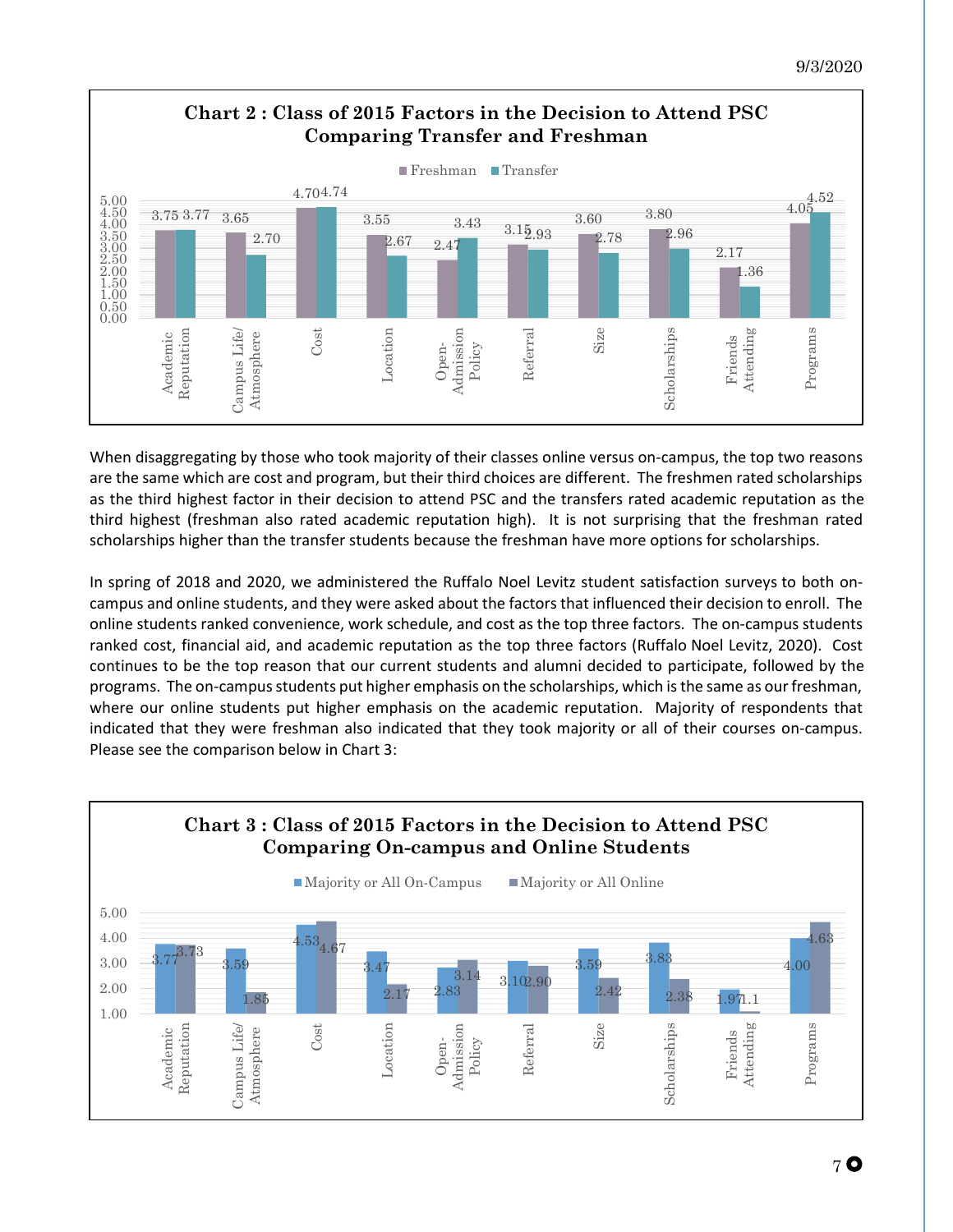## <span id="page-8-0"></span>Academic and Co-Curricular Experiences

The following aspects of a college experience were found to have a significant impact on alumni satisfaction and success post-graduation especially with their job/career (Gallup, 2018), showing in chart 4:



<span id="page-8-1"></span>When comparing the on-campus students to the online students, there are significant differences related to the questions about having at least one professor making them excited about learning and having a mentor encouraging them to pursue their goals and dreams.

Table 3 compares these statements by each school. Arts and Science alumni rate these highest, followed by Education, and then Professional Studies.

<span id="page-8-13"></span><span id="page-8-12"></span><span id="page-8-11"></span><span id="page-8-10"></span><span id="page-8-9"></span><span id="page-8-8"></span><span id="page-8-7"></span><span id="page-8-6"></span><span id="page-8-5"></span><span id="page-8-4"></span><span id="page-8-3"></span><span id="page-8-2"></span>

|           | Table 3: Academic/Co-curricular Experiences by School, 2015 Alumni |                      |                    |           |              |  |  |
|-----------|--------------------------------------------------------------------|----------------------|--------------------|-----------|--------------|--|--|
|           | Caring                                                             | <b>Excited About</b> | Had an Encouraging | Extremely | Academically |  |  |
|           | Professors                                                         | Learning             | Mentor             | Involved  | Challenged   |  |  |
| AS        | 4.40                                                               | 4.70                 | 4.60               | 4.30      | 4.00         |  |  |
| <b>ED</b> | 4.20                                                               | 4.60                 | 3.95               | 4.05      | 3.90         |  |  |
| <b>PS</b> | 4.40                                                               | 4.27                 | 3.50               | 3.77      | 3.93         |  |  |

<span id="page-8-25"></span><span id="page-8-24"></span><span id="page-8-23"></span><span id="page-8-22"></span><span id="page-8-21"></span><span id="page-8-20"></span><span id="page-8-19"></span><span id="page-8-18"></span><span id="page-8-17"></span><span id="page-8-16"></span><span id="page-8-15"></span><span id="page-8-14"></span>Since majority of our online programs are in Professional Studies, it was important to disaggregate those alumni responses by modality. Table 4, shows the differences:

<span id="page-8-43"></span><span id="page-8-42"></span><span id="page-8-41"></span><span id="page-8-40"></span><span id="page-8-39"></span><span id="page-8-38"></span><span id="page-8-37"></span><span id="page-8-36"></span><span id="page-8-35"></span><span id="page-8-34"></span><span id="page-8-33"></span><span id="page-8-32"></span><span id="page-8-31"></span><span id="page-8-30"></span><span id="page-8-29"></span><span id="page-8-28"></span><span id="page-8-27"></span><span id="page-8-26"></span>

| Table 4: Academic/Co-curricular Experiences by School, 2015 Professional Studies Alumni (Modality) |                   |                      |                    |           |              |  |
|----------------------------------------------------------------------------------------------------|-------------------|----------------------|--------------------|-----------|--------------|--|
|                                                                                                    | Caring            | <b>Excited About</b> | Had an Encouraging | Extremely | Academically |  |
|                                                                                                    | <b>Professors</b> | Learning             | <b>Mentor</b>      | Involved  | Challenged   |  |
| On-campus                                                                                          | 4.40              | 4.60                 | 3.60               | 4.20      | 3.60         |  |
| Online                                                                                             | 4.21              | 4.25                 | 3.54               | 3.63      | 4.00         |  |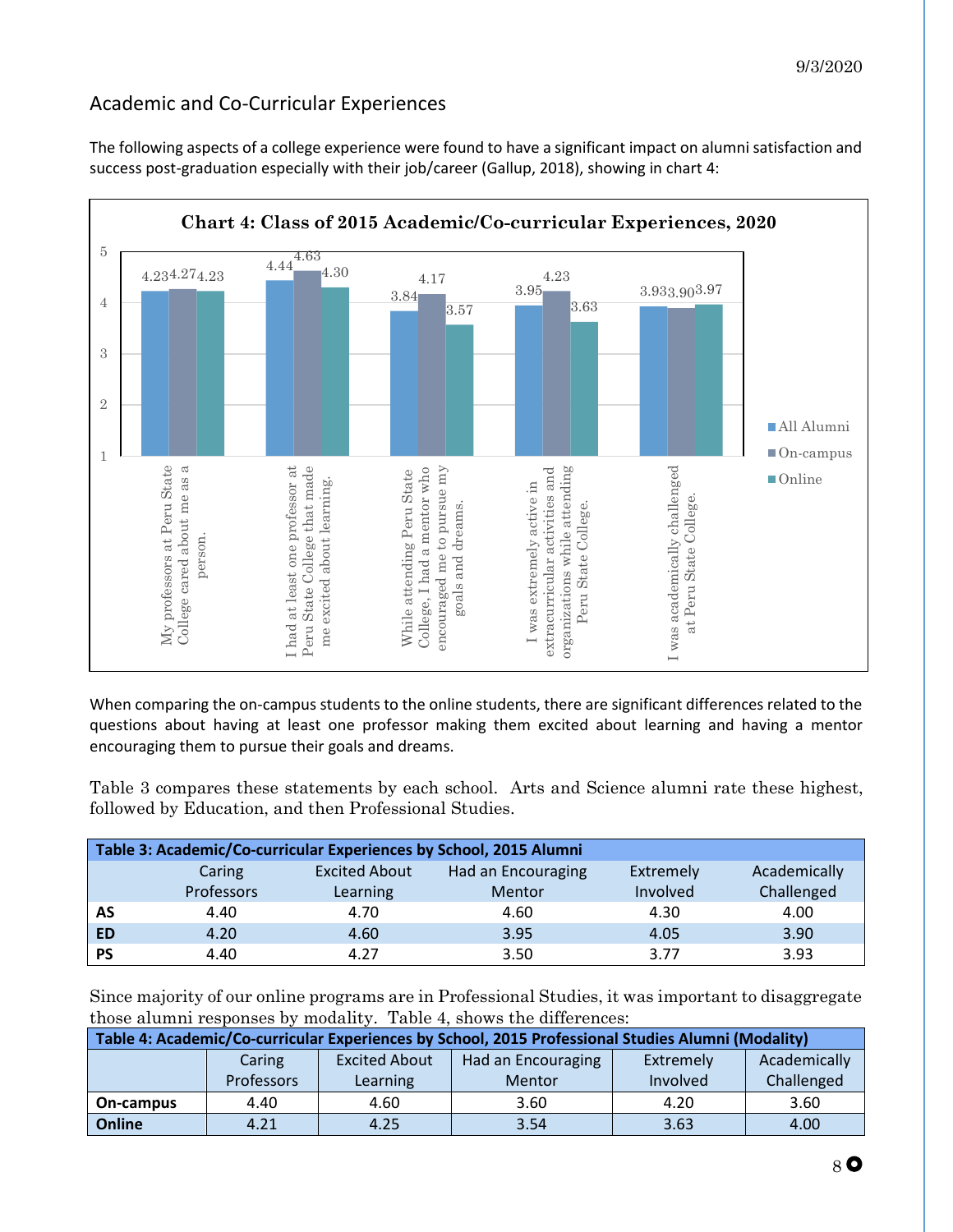## <span id="page-9-0"></span>Career Preparation



Overall ratings of the college's impact on various abilities are summarized below in Chart 5, comparing to past year:

In comparing to the results of last year's survey, class of 2015 alumni who participated in the survey rated their education at Peru State College's impact on the identified abilities (the institutional learning goals) similar to the class of 2014 participants. The biggest gap was related to their communication through writing, where we saw a slight increase from last year (0.15).

They rate most of these abilities at similar levels except for making a formal presentation, which indicates that we as an institution should be working to better prepare students to make a formal presentation.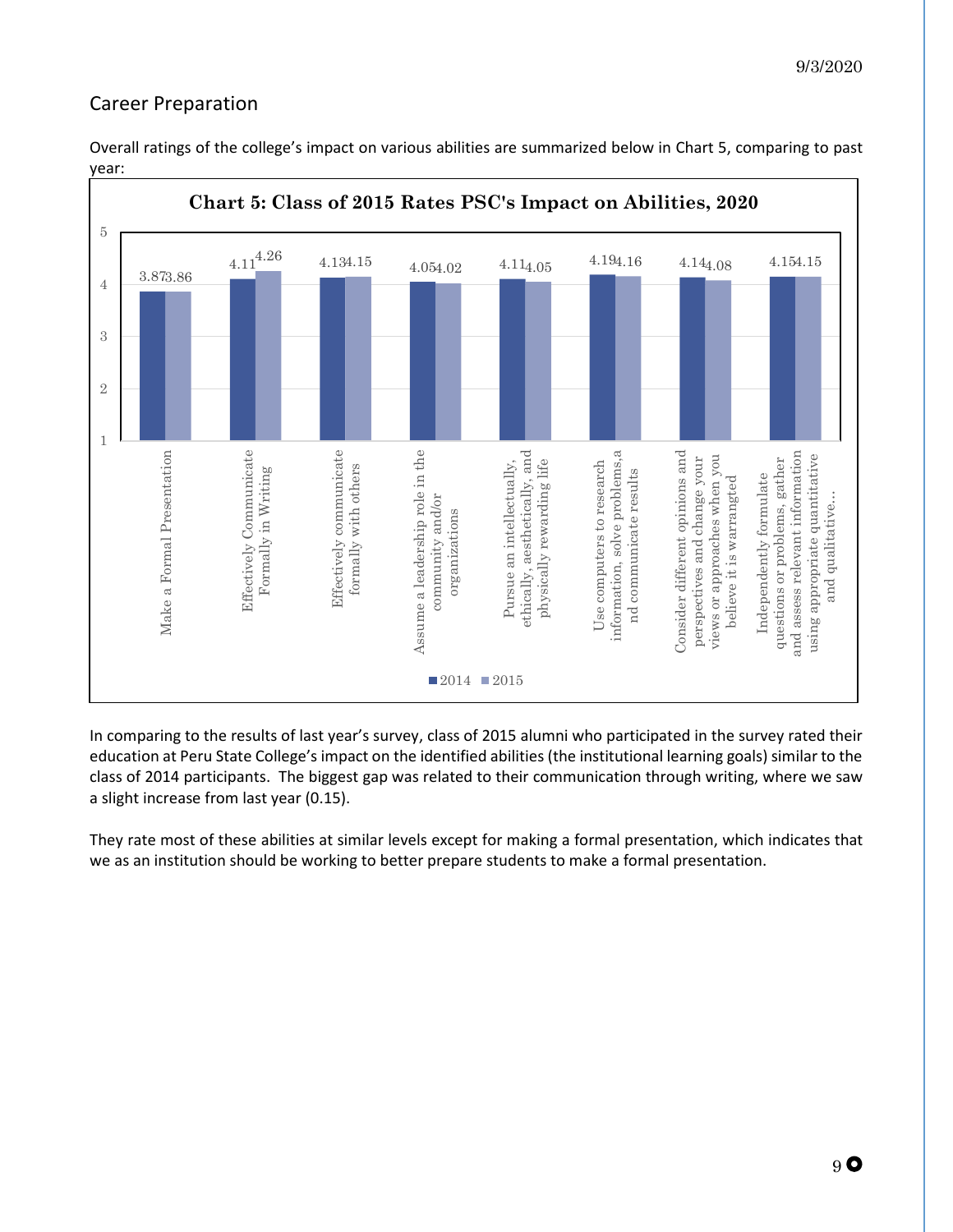

Alumni were also asked if they were involved in a leadership role or student club or organization while at Peru State, and the results reflect a big difference between those involved on-campus versus those that were not for the learning outcomes, particularly related to assuming a leadership role and considering different opinions and perspectives. These differences are reflected in Chart 6.

There were some differences between how on-campus students rated online students. The online alumni rated communicating in writing, using computers to find information to solve problems, and gather and assess information using relevant qualitative and quantitative techniques. The areas that the on-campus students rated higher was related to the ability to assume a leadership role and consider different opinions and perspectives. These differences are reflected in Chart 7.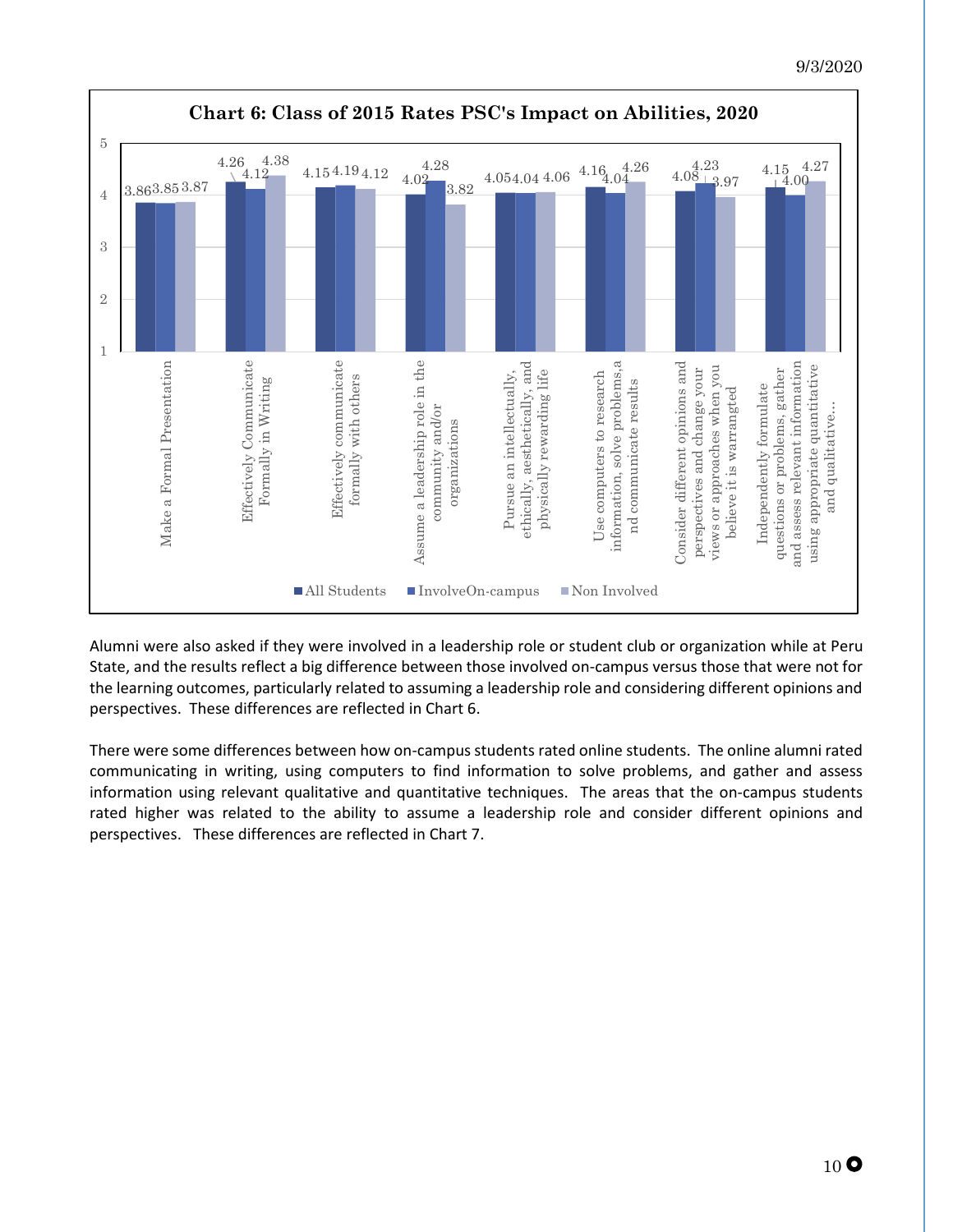

Table 5 details the scores to the same learning outcomes by each school. For the majority of the learning outcomes, the Arts and Science students rated the impact as the highest followed by Education and then Professional Studies. This varies from year to year.

<span id="page-11-35"></span><span id="page-11-34"></span><span id="page-11-33"></span><span id="page-11-32"></span><span id="page-11-31"></span><span id="page-11-30"></span><span id="page-11-29"></span><span id="page-11-28"></span><span id="page-11-27"></span><span id="page-11-26"></span><span id="page-11-25"></span><span id="page-11-24"></span><span id="page-11-23"></span><span id="page-11-22"></span><span id="page-11-21"></span><span id="page-11-20"></span><span id="page-11-19"></span><span id="page-11-18"></span><span id="page-11-17"></span><span id="page-11-16"></span><span id="page-11-15"></span><span id="page-11-14"></span><span id="page-11-13"></span><span id="page-11-12"></span><span id="page-11-11"></span><span id="page-11-10"></span><span id="page-11-9"></span><span id="page-11-8"></span><span id="page-11-7"></span><span id="page-11-6"></span><span id="page-11-5"></span><span id="page-11-4"></span><span id="page-11-3"></span><span id="page-11-2"></span><span id="page-11-1"></span><span id="page-11-0"></span>

|           | Table 5: Learning Outcomes by School, 2015 Alumni |         |          |            |             |             |                  |        |
|-----------|---------------------------------------------------|---------|----------|------------|-------------|-------------|------------------|--------|
|           | Formal                                            | Comm    | Comm     | Leadership | Rewarding   | Computers   | <b>Different</b> | Assess |
|           | Presentation                                      | in      | w/others | role       | <b>Life</b> | to Find     | <b>Opinions</b>  | Info   |
|           |                                                   | Writing |          |            |             | Information |                  |        |
| AS        | 4.00                                              | 4.30    | 4.50     | 4.20       | 4.40        | 4.11        | 4.50             | 4.20   |
| <b>ED</b> | 3.85                                              | 4.20    | 4.10     | 4.11       | 4.10        | 4.15        | 4.10             | 4.20   |
| <b>PS</b> | 3.81                                              | 4.30    | 4.07     | 3.90       | 3.90        | 4.22        | 3.93             | 4.11   |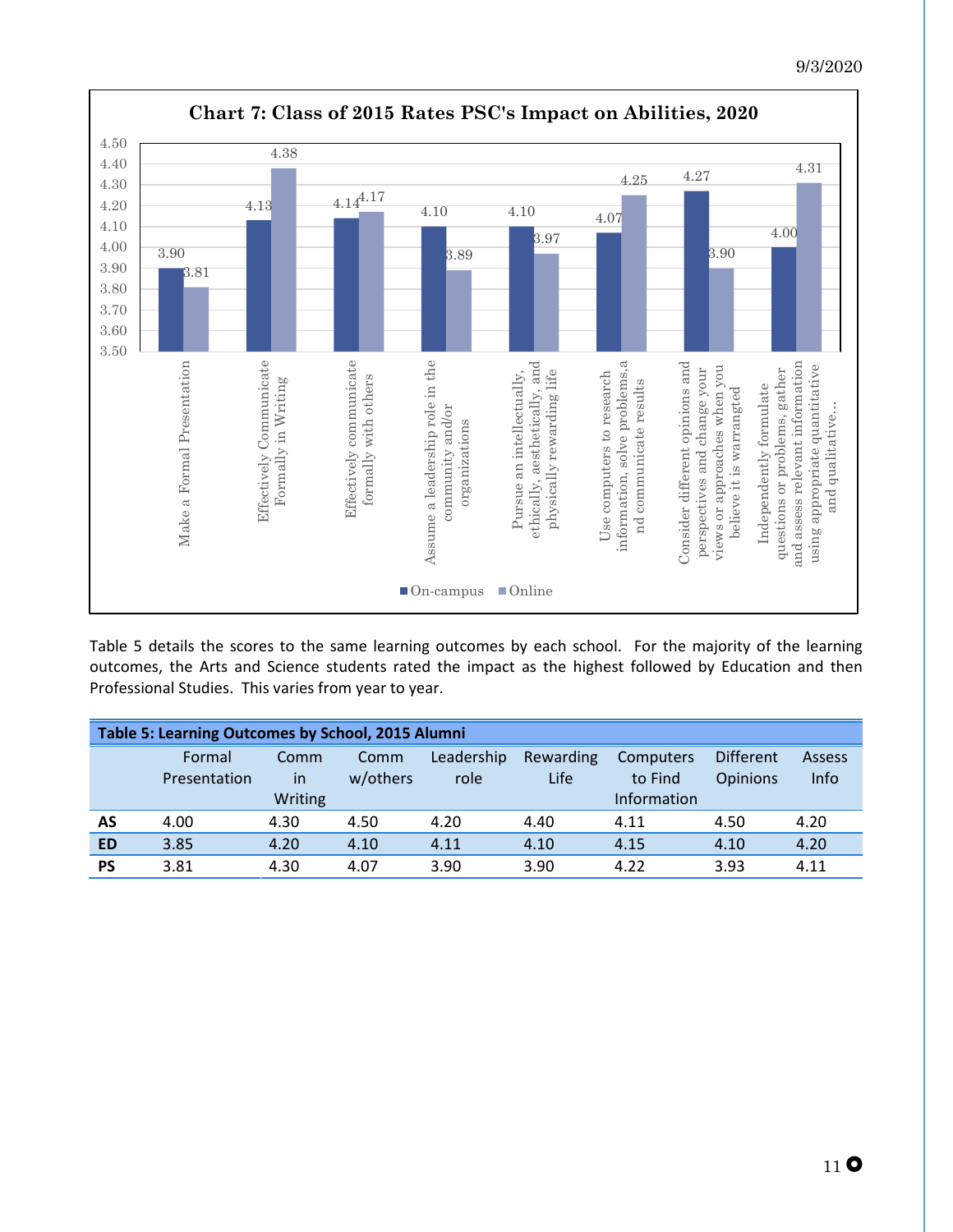

<span id="page-12-0"></span>Chart 8 showcases how well alumni felt certain experiences at Peru State college prepared them for their career. It is evident that both coursework and internships had the biggest impact on career preparation for both the class of 2014 and class of 2015. There were some differences between how the alumni from these two classes rated the impact of these experiences.

<span id="page-12-1"></span>

<span id="page-12-2"></span>Chart 9 asks a summative question regarding how their overall experience at Peru State College prepared them for life after college. 75% of respondents agreed or strongly agreed that their experience at Peru State College prepared them well.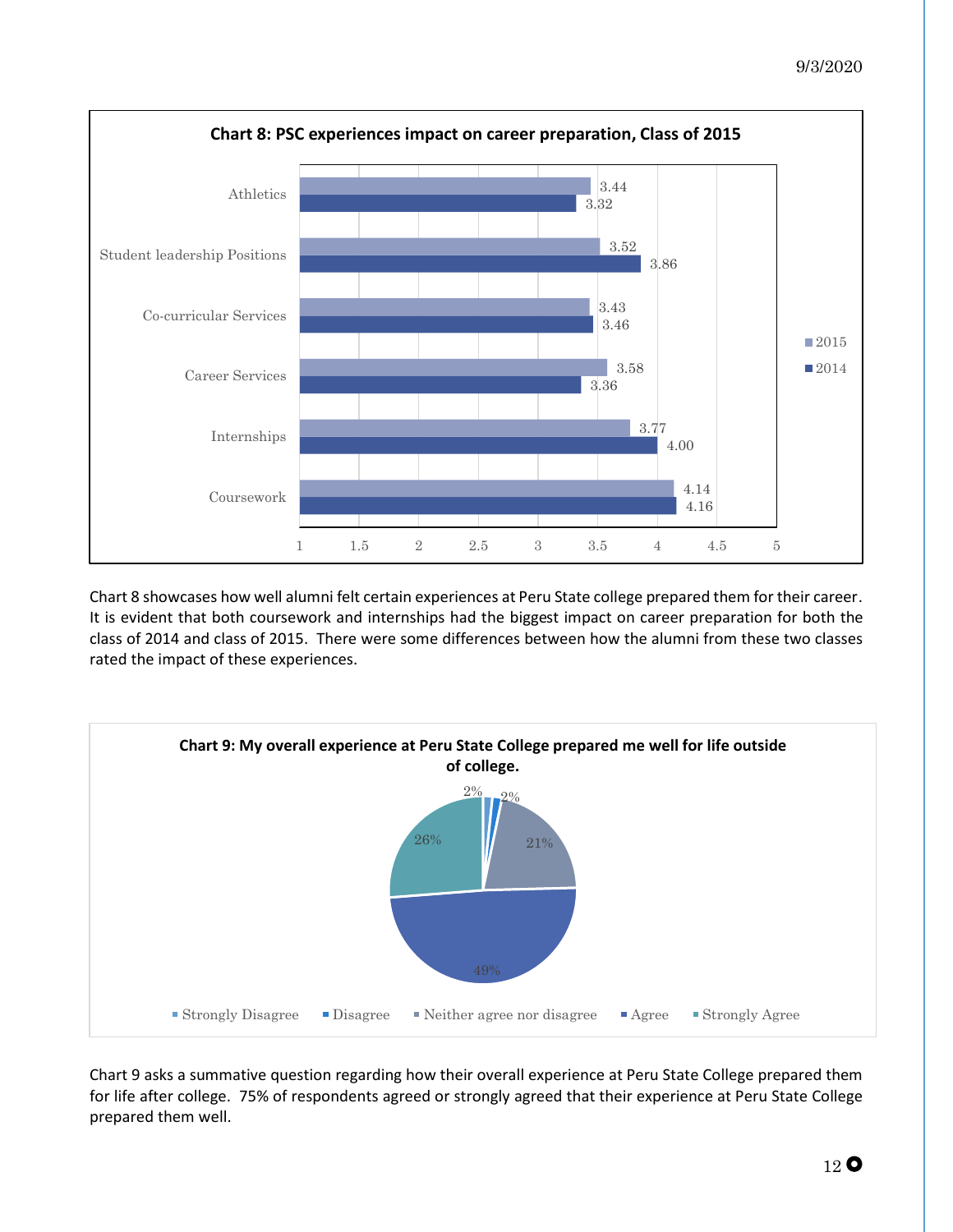## <span id="page-13-0"></span>Employment Outcomes

Among all respondents, the employment rate was 95.2%, and the full-time employment rate was 91.9. 72.6% were employed within their degree field, with 58.6% holding full-time positions within their degree field. As shown below, 68.9% were working within the state of Nebraska (out of those employed). Chart 10 breaks down employment in 2020 and Chart 11 identifies the employment locale for the class of 2015.





94.7% of the respondents holding full-time employment answered the question related to their salary, which asked them to share their annual salary. The average salary in Nebraska for 2019 was \$48,250 (US DOL, 2019) compared to the average salary of those that responded to the question working in Nebraska, which was \$56,534 for full-time employees.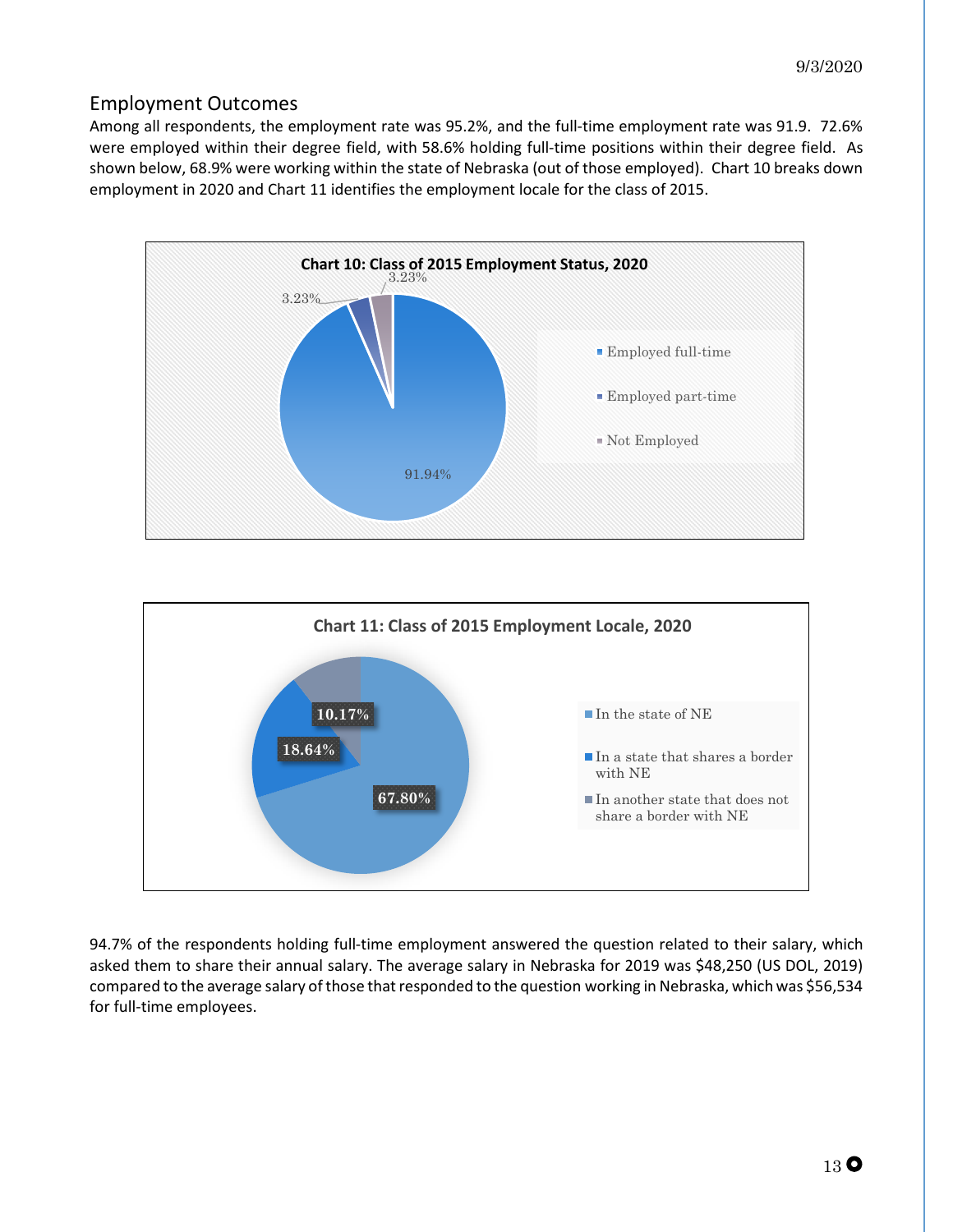The total average for all alumni regardless of their employment locations was \$58,069. More information regarding full-time employed alumni's salaries are in Table 6 below:

| Table 6: Salary Statistics of 2015 Alumni Reporting Full-Time 2020 Employment |          |       |
|-------------------------------------------------------------------------------|----------|-------|
| Less than \$25,000                                                            | $N = 0$  |       |
| \$25,000 to \$34,999                                                          | $N = 5$  | 9.3%  |
| \$35,000 to \$49,999                                                          | $N = 19$ | 35.2% |
| \$50,000 to \$74,999                                                          | $N = 20$ | 37.0% |
| \$75,000 or more                                                              | $N = 10$ | 18.5% |

| Table 7: Median Salary Comparisons among Subgroups of 2015 Alumni<br><b>Reporting Full-Time 2020 Employment</b> |                   |                    |  |  |
|-----------------------------------------------------------------------------------------------------------------|-------------------|--------------------|--|--|
|                                                                                                                 | <b>Ave Salary</b> | Min/Max            |  |  |
| Working in Degree Field                                                                                         | \$57,065          | \$28,000/\$150,000 |  |  |
| Not Working in Degree Field                                                                                     | \$59,884          | \$26,200/\$135,000 |  |  |
| Working in Nebraska                                                                                             | \$56,534          | \$26,200/\$150,000 |  |  |
| Working in a State Bordering Nebraska                                                                           | \$50,182          | \$25,000/\$125,000 |  |  |
| Working in a State Not Bordering Nebraska                                                                       | \$78,357          | \$28,000/\$135,000 |  |  |
| No Graduate/Professional Studies                                                                                | \$58,304          | \$25,000/\$150,000 |  |  |
| Graduate/Professional Studies Begun but Not Completed                                                           | \$61,750          | \$43,000/\$125,000 |  |  |
| Graduate/Professional Studies Completed                                                                         | \$55,529          | \$38,000/\$105,000 |  |  |
| On-campus                                                                                                       | \$48,490          | \$25,000/\$125,000 |  |  |
| Online                                                                                                          | \$66,720          | \$38,000/\$135,000 |  |  |
| Freshman                                                                                                        | \$57,639          | \$30,000/\$125,000 |  |  |
| <b>Transfer</b>                                                                                                 | \$54,129          | \$25,000/\$126,000 |  |  |

The alumni who end up working in a state not bordering Nebraska report a higher income, but those working in a state bordering Nebraska report a lower income. Also, online students tend to report higher income than those that took classes on-campus. That may be because they had a start in their career before beginning their academic program at Peru State College.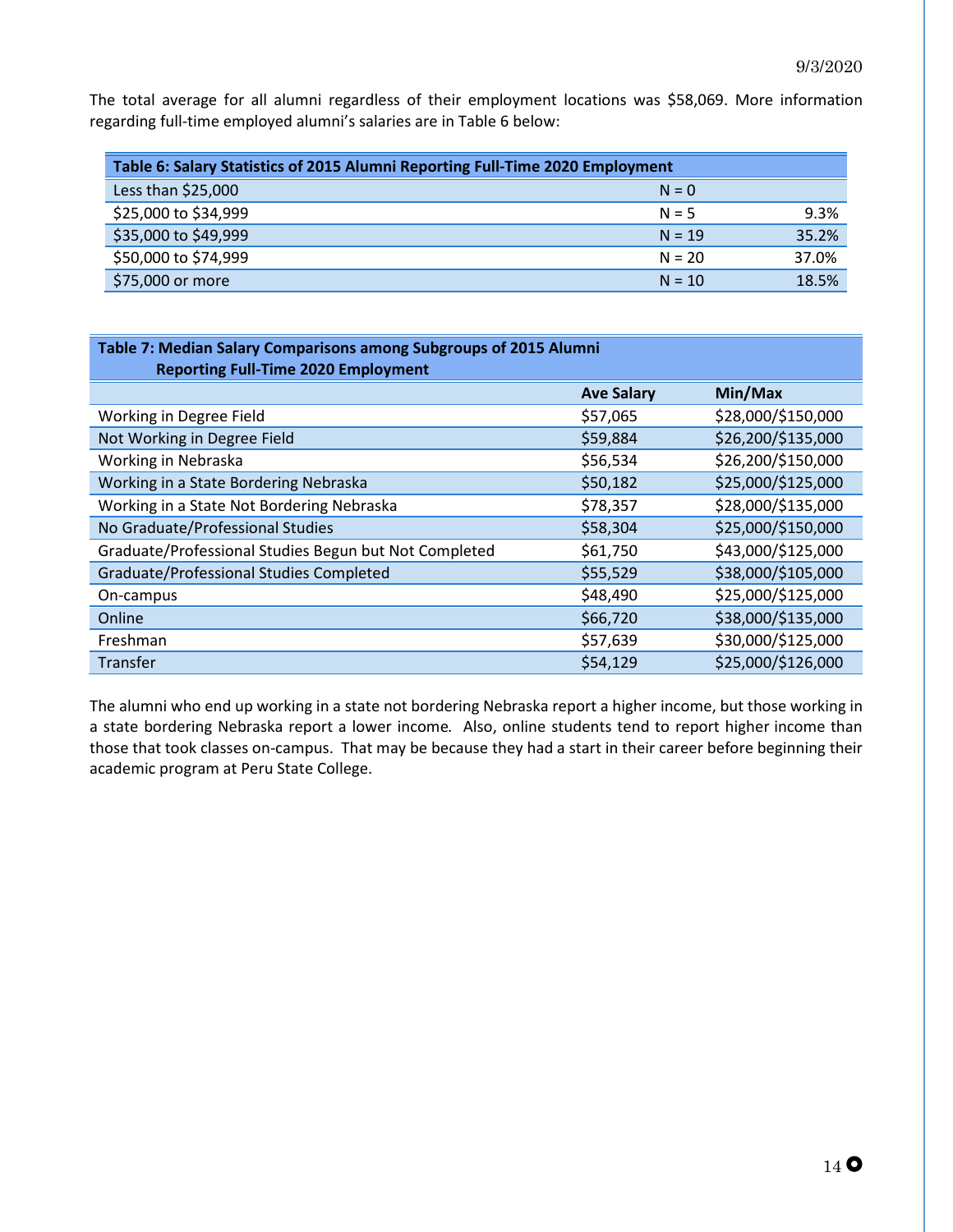## <span id="page-15-0"></span>Graduate and Professional Program Outcomes

As shown in chart 12, 47.5% of all respondents had begun or completed graduate or professional degree programs. Of these, 85.3% said Peru State had prepared them "exceptionally well" (51.7%), "very well" (20.7%), or "moderately well" (24.1%) for their continuing education. Survey respondents were asked which academic college they graduated from; 1 Arts and Science, 16 Education, 12 Professional Studies.



### <span id="page-15-1"></span>National Student Clearinghouse

Starting in 2017, the Office of Institutional Research started sending names of alumni through the National Student Clearinghouse to determine which ones had already received their advanced degrees or were currently enrolled in a graduate/professional program. This is more reliable data because it provides information on all graduates, rather than relying on self-reported responses from only a portion of alumni (those who complete the survey). Out of the 272 graduates, 56 completed a graduate/professional degree (20.6%) and 38 have enrolled (either currently or at one point) in a program, but have not graduated (14.0%).

Out of the 94 students who attended or is attending graduate school, 26 of them attended Peru State College. The following is a breakdown of where alumni attended and the programs:

| Table 8: 2015 PSC Alumni Graduate/Professional School Attendance |                                             |                 |                |  |
|------------------------------------------------------------------|---------------------------------------------|-----------------|----------------|--|
| <b>COLLEGE/UNIVERSITY</b>                                        | <b>PROGRAM</b>                              | <b>LOCATION</b> | #              |  |
| <b>ARIZONA STATE UNIVERSITY</b>                                  | <b>MASTERS - UNKNOWN SUBJECT</b>            | AZ              | 1              |  |
| <b>AUBURN UNIVERSITY</b>                                         | MS - FISH AQUACULT & AQUATIC SC             | AL              | $\mathbf{1}$   |  |
| <b>BELLEVUE UNIVERSITY</b>                                       | <b>MASTERS OF BUSINESS ADMINISTRATION</b>   | <b>NE</b>       | $\overline{2}$ |  |
|                                                                  | <b>MASTERS IN MANAGEMENT INFO SYS</b>       |                 | 1              |  |
|                                                                  | <b>MASTERS IN BUSINESS ANALYTICS</b>        |                 | 1              |  |
|                                                                  | MASTERS IN CLINICAL COUNSELING              |                 | 1              |  |
|                                                                  | MASTERS IN JUSTICE ADMIN & CRIME MGMT       |                 | 1              |  |
| CALIFORNIA UNIVERSITY OF PENNSYLVANIA                            | MASTERS IN EXERCISE SCI HEALTH PROMO        | <b>PA</b>       | 1              |  |
| <b>CAPELLA UNIVERSITY</b>                                        | <b>MASTERS - UNKNOWN SUBJECT</b>            | <b>MN</b>       | 1              |  |
|                                                                  | <b>MASTERS IN EARLY CHILDHOOD EDUCATION</b> |                 | 1              |  |
| <b>CONCORDIA UNIVERSITY</b>                                      | MASTERS IN ENGLISH AS A SECOND LANGUAGE     | <b>NE</b>       | 1              |  |
| CONCORDIA UNIVERSITY PORTLAND                                    | DOCTORATE OF EDUCATION                      | 0R              | 1              |  |
| CONCORDIA UNIVERSITY-IRVINE MCAA                                 | MASTERS COACHING ATHLETICS ADMIN            | CA              | $\mathbf{1}$   |  |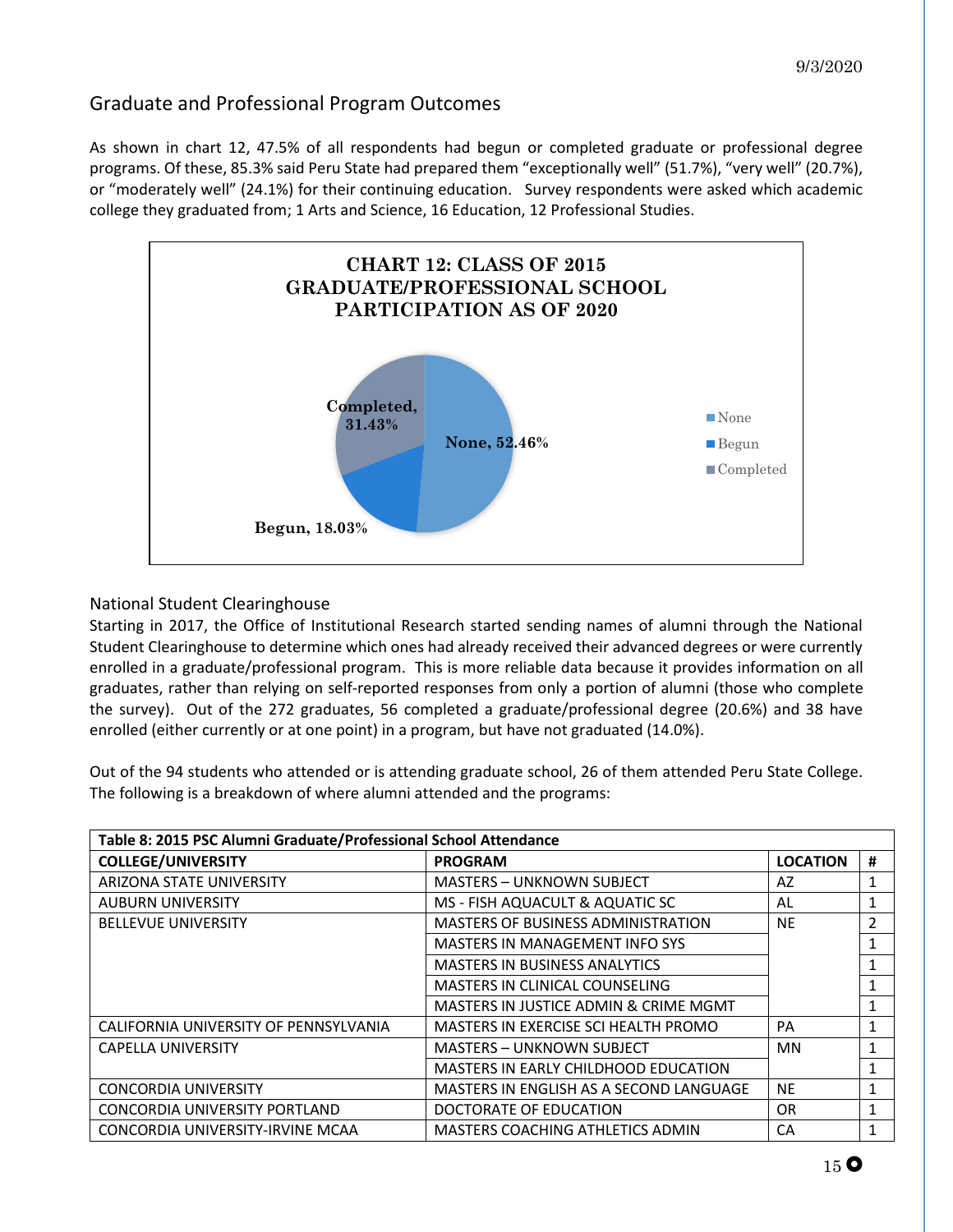| <b>CREIGHTON UNIVERSITY</b>           | <b>MASTERS IN BUSINESS ADMINISTRATION</b>  | <b>NE</b> | $\mathbf{1}$   |
|---------------------------------------|--------------------------------------------|-----------|----------------|
| <b>DOANE UNIVERSITY</b>               | MASTERS IN EDUCATIONAL LEADERSHIP          | <b>NE</b> | $\mathbf{1}$   |
|                                       | MASTERS IN CURRICULUM AND INSTRUCTION      |           | $\mathbf{1}$   |
|                                       | MASTERS IN SCHOOL COUNSELING               |           | $\mathbf{1}$   |
| <b>EMPORIA STATE UNIVERSITY</b>       | MASTERS IN BUSINESS ADMINISTRATION         | KS        | $\mathbf{1}$   |
| FORT HAYS STATE UNIVERSITY            | <b>MASTERS - UNKNOWN SUBJECT</b>           | KS.       | $\overline{2}$ |
|                                       | MASTERS IN PROFESSIONAL STUDIES (CJ)       |           | $\mathbf{1}$   |
| <b>GRAND CANYON UNIVERSITY</b>        | MASTER OF SCIENCE IN PSYCHOLOGY            | AZ        | $\mathbf{1}$   |
| INDIANA UNIVERSITY BLOOMINGTON        | DOCTORATE OF BIOCHEMISTRY (PHD)            | IN        | $\mathbf{1}$   |
| <b>LIBERTY UNIVERSITY</b>             | <b>MASTERS IN SECONDARY MATH EDUCATION</b> | VA        | $\mathbf{1}$   |
|                                       | MASTERS IN PROFESSIONAL COUNSELING         |           | $\mathbf{1}$   |
| MIDLAND UNIVERSITY                    | MASTERS IN BUSINESS ADMINISTRATION         | <b>NE</b> | $\mathbf{1}$   |
| MORNINGSIDE COLLEGE                   | <b>MASTERS - READING SPECIALIST</b>        | IA        | $\mathbf{1}$   |
| NEBRASKA WESLEYAN UNIVERSITY          | <b>MASTERS IN BUSINESS ADMINISTRATION</b>  | <b>NE</b> | $\mathbf{1}$   |
| NORTHCENTRAL UNIVERSITY               | MASTERS IN APPLIED BEHAVIOR ANALYSIS       | CA        | $\mathbf{1}$   |
| NORTHWESTERN MO STATE UNIVERSITY      | MASTERS IN ED LEADERSHIP K-12              | <b>MO</b> | $\mathbf{1}$   |
| NORTHWESTERN COLLEGE                  | MASTERS IN EARLY CHILDHOOD EUCATION        | IA        | $\mathbf{1}$   |
| PERU STATE COLLEGE                    | MASTERS IN CURRICULUM AND INSTRUCTION      | NE        | 19             |
|                                       | MASTERS IN ENTREPRENEURIAL & ECON DEV      |           | 7              |
| SAM HOUSTON STATE UNIVERSITY          | MASTERS OF SCIENCE IN BIOLOGY              | <b>TX</b> | $\mathbf{1}$   |
| SAN DIEGO STATE UNIVERSITY            | <b>MASTERS IN ACCOUNTANCY</b>              | CA        | 1              |
| SYRACUSE UNIVERSITY                   | MASTERS IN PROFESSIONAL ACCOUNTANCY        | <b>NY</b> | $\mathbf{1}$   |
| UNIVERSITY OF KANSAS                  | MASTERS IN HEALTH SPORT & EXERCISE SCI     | KS        | $\mathbf{1}$   |
| UNIVERSITY OF MASS-DARTMOUTH          | <b>MASTERS OF PUBLIC POLICY</b>            | MA        | $\mathbf{1}$   |
| UNIVERSITY OF NEBRASKA AT KEARNEY     | MASTERS IN SCHOOL PSYCHOLOGY               | <b>NE</b> | $\mathbf{1}$   |
|                                       | MASTERS OF SCIENCE IN INSTRUCTIONAL TECH   |           | $\mathbf{1}$   |
|                                       | MASTERS IN HIGHER ED STUDENT AFFAIRS       |           | 1              |
|                                       | MASTERS OF ARTS - SCHOOL PRINCIPAL         |           | 1              |
|                                       | <b>MASTERS OF ARTS IN HISTORY</b>          |           | 1              |
|                                       | MASTERS OF SCIENCE IN BIOLOGY              |           | $\mathbf{1}$   |
|                                       | <b>MASTERS - UNKNOWN SUBJECT</b>           |           | $\mathbf{1}$   |
| UNIVERSITY OF NEBRASKA AT OMAHA       | MASTERS OF BUSINESS ADMINISTRATION         | <b>NE</b> | $\mathbf{1}$   |
|                                       | <b>MASTERS OF ARTS IN MUSIC</b>            |           | $\mathbf{1}$   |
|                                       | MASTERS IN CRIMINOLOGY AND CRIM JUST       |           | $\mathbf{1}$   |
|                                       | <b>MASTERS IN SOCIAL WORK</b>              |           | 1              |
|                                       | <b>MASTERS IN SECONDARY EDUCATION</b>      |           | $\mathbf{1}$   |
|                                       | MASTERS IN HEALTH PHYSICAL ED & REC        |           | 1              |
|                                       | <b>MASTERS IN BUSINESS ADMINISTRATION</b>  |           | 1              |
| UNIVERSITY OF NEBRASKA MEDICAL CENTER | DOCTORATE IN PHARMACY                      |           | $\mathbf{1}$   |
|                                       | MASTERS IN PUBLIC HEALTH                   |           | 1              |
| UNIVERSITY OF NEBRASKA-LINCOLN        | <b>MASTERS IN APPLIED HEALTH</b>           | <b>NE</b> | 1              |
|                                       | <b>MASTERS IN ARCHITECTURE</b>             |           | 1              |
|                                       | <b>JURIS DOCTORATE</b>                     |           | $\mathbf{1}$   |
| UNIVERSITY OF SOUTH FLORIDA           | MASTERS IN CRIMINAL JUSTICE                | FL.       | $\mathbf{1}$   |
| UNIVERSITY OF THE INCARNATE WORD      | MASTERS IN ORG DEVELOPMENT LEADERSHIP      | <b>TX</b> | 1              |
| UNIVERSITY OF THE SOUTHWEST           | MASTERS IN MENTAL HEALTH COUNSELING        | NM.       | 1              |
| <b>WAYNE STATE COLLEGE</b>            | <b>MASTERS OF SCIENCE IN EDUCATION</b>     | <b>NE</b> | $\overline{2}$ |
|                                       | MASTERS OF ORGANIZATIONAL MANGEMENT        |           | $\mathbf{1}$   |
|                                       | <b>MASTERS - UNKNOWN SUBJECT</b>           |           | 3              |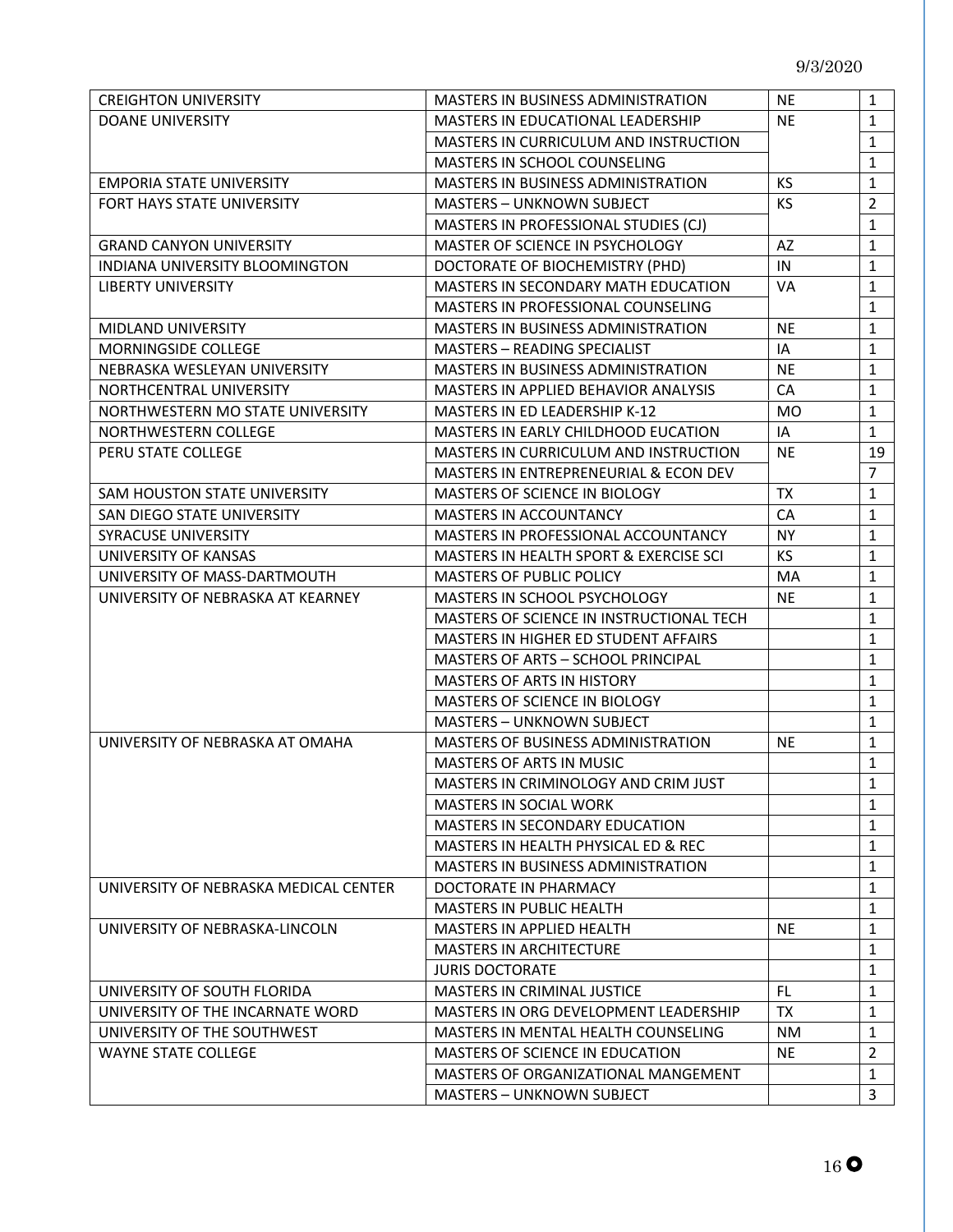## <span id="page-17-0"></span>Satisfaction/Perceptions Ratings

Alumni were asked what they would do if they could go back in time, 85.3% said they definitely or probably would choose to get their bachelor's degree at Peru State again, and 68.9% said they definitely or probably would choose the same major/program.



| Table 9: 2015 Alumni Satisfaction by School on Alumni Survey, 2020 |                                 |                                |
|--------------------------------------------------------------------|---------------------------------|--------------------------------|
| <b>School</b>                                                      | Get your bachelor's degree from | Choose the same major/ program |
|                                                                    | <b>PSC</b> again                |                                |
| Arts and Sciences                                                  | 4.60                            | 3.80                           |
| Education                                                          | 4.40                            | 4.05                           |
| <b>Professional Studies</b>                                        | 4.37                            | 3.90                           |
| <b>All Students</b>                                                | 4.41                            | 3.92                           |

Alumni were also asked how their community perceives the quality of education provided by Peru State College. Those that were from Nebraska felt their community had a higher perception than those that lived out-of-state. The results are displayed in Chart 14:

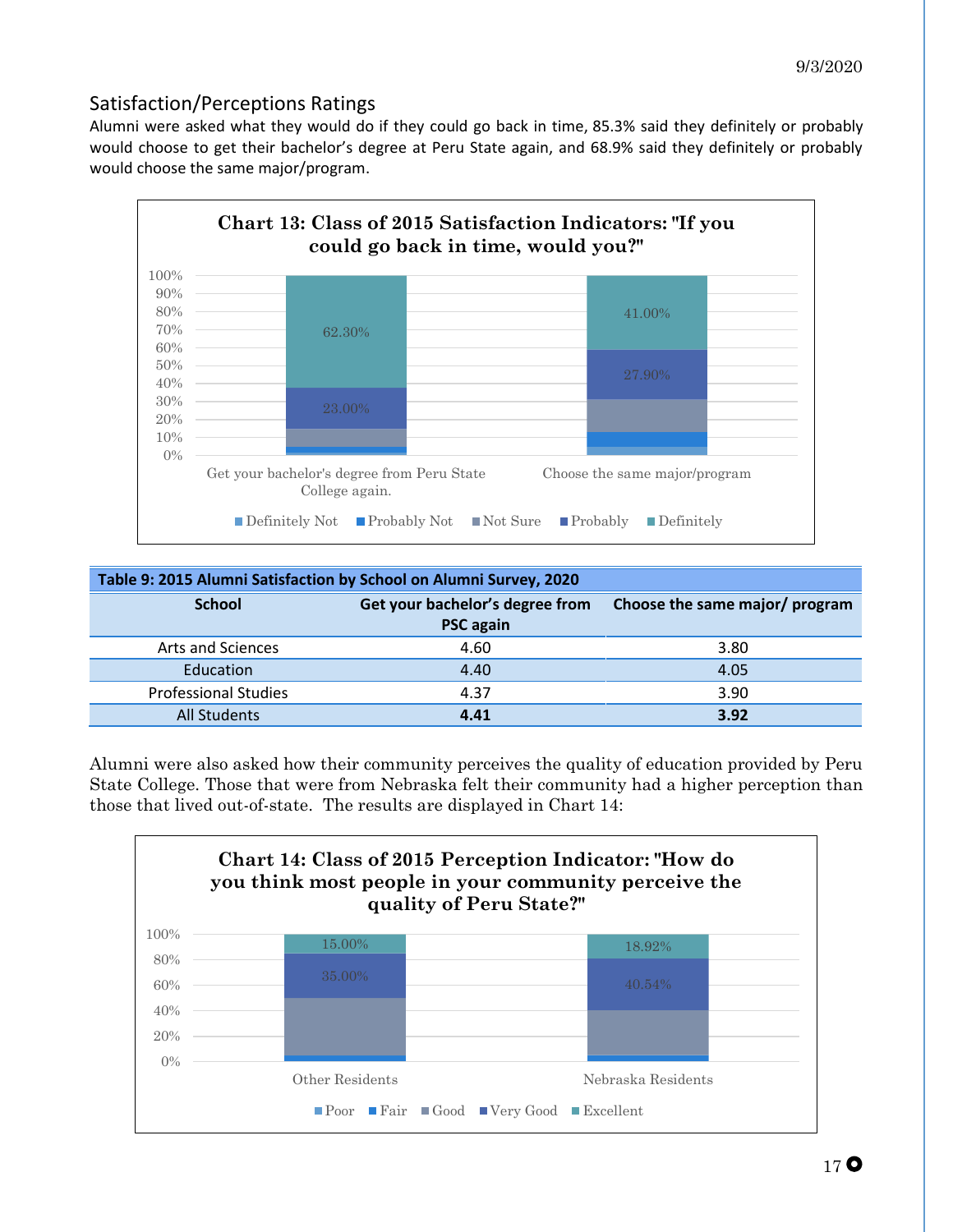Lastly, alumni were asked whether they felt that their education at Peru State College was a worthwhile investment. 85% of the respondents agreed or strongly agreed that it was worth the cost. The overall results are shown in Chart 15:

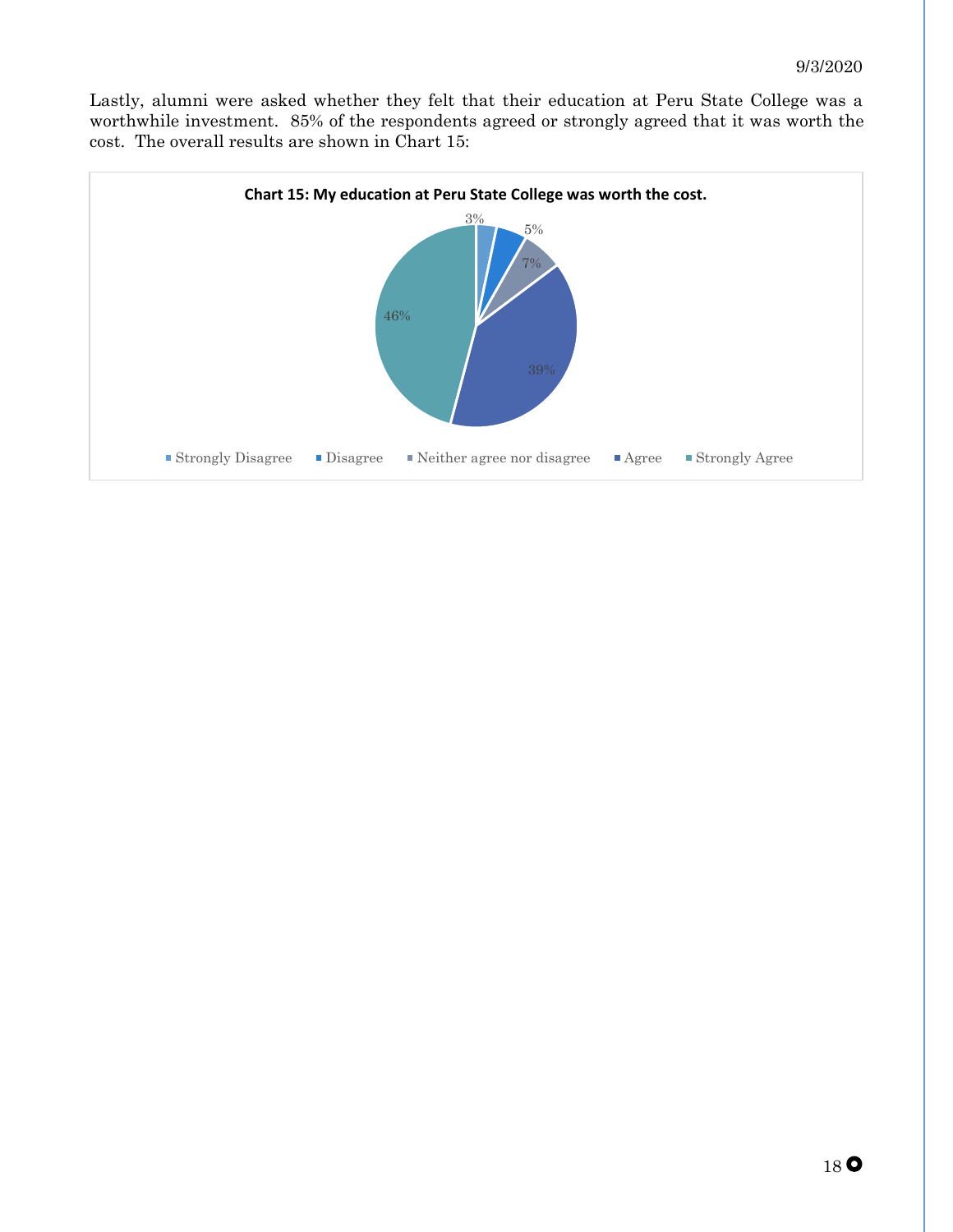#### <span id="page-19-0"></span>Alumni Comments

Additional comments were provided by nearly one-third of respondents, and these are presented (as written) in the table below:

#### **Table 10: Additional Comments from Class of 2015 on Alumni Survey, 2020**

**I was lost from day one as far as a plan. I wanted to be a teacher I spent money on classes I took to be a teacher that I don't need because I can't become a teacher with this entry exam not being passable. Standardize testing is a good way to lose out on the teachers that will work the hardest. All because they couldn't pass a test. It is a shame that I wasted so many credit hours in the wrong classes. I could have graduated a lot sooner if I would have signed up for the right major from day one. (Majority on-campus)**

**The online business program allowed me to get the same quality, affordable education that I would have gotten in person, but do it around my life schedule while working full time.**

**I miss my time at Peru State, it was an amazing experience! Professors and all staff were amazing!**

**Not only did I receive a top-notch education at Peru State, but the instructors were also phenomenal as well. I really felt like they cared about me and truly wanted to see me succeed. I would highly recommend Peru State to anyone looking to earn their college degree.**

**Peru was a culture shock for me but I made lifelong friendships with people from different backgrounds. That made my college experience greater than I could've hoped for.**

**Hands down the best college experience anyone could ask for! Great professors, competitive athletic programs, and just an all-around phenomenal environment to be a part of. I'm grateful for the opportunity to attend Peru State College when I did.**

**I did most all of my studies on line. That was one of the main decisions I went to Peru State.**

**I chose Peru based on cost and the transfer of credits from SSC Milford. {Business instructor} is the FINEST advisor and academic I have ever encountered. {Business Instructor} made my experience stellar and is why I recommend Peru State College to others.**

**My situation was unique in the sense that I had a scholarship for Peru State College for Elementary Education when I graduated high school in 1997. I dropped out just months after starting. I ended up getting an associate degree from Metropolitan Community College and started towards my bachelor degree from University of Nebraska in Omaha. I later decided to transfer back to Peru State to finish this degree after 2010 (not quite sure on re-enrollment year). I have always loved Peru State College and was glad to finish my bachelor degree at the same college I originally started all those years ago.**

**Loved it!**

**I had a great experience.**

**It was a good time.**

**Expand online masters programs.**

**Professors like {History Instructor}, {Science Instructor}, {Psychology Instructor}, and {English Instructor} are what make Peru State College such a valuable experience. I had so many professors challenge me and take an interest in my education. Attending a small college allowed me to work closely with these wonderful professors. Every time I've managed to get back to campus, it's a delight to reconnect with them. The library was also invaluable and I can't go back without saying hi to {Library Staff Member}.**

**Don't rely on the college to be able to help you pass your state teaching test! They don't know how to help you do that. Your high school does a better job of preparing you for then the college does.**

**{Academic Dean} was very instrumental and encouraging during my courses at Peru State.**

**Their school incorporates programs for working adults which is what sold me on this school.** 

**I would recommend PSC to any student pursuing an education in any field of study offered. The campus community and atmosphere, with small classes and caring faculty, was invaluable to my success.**

**As you review the answers to my questions, keep in mind that my degree at PSC was my second bachelor's in a related field. The ONLY reason I pursued the degree was to satisfy an employer's ridiculous requirement. I left that employer**